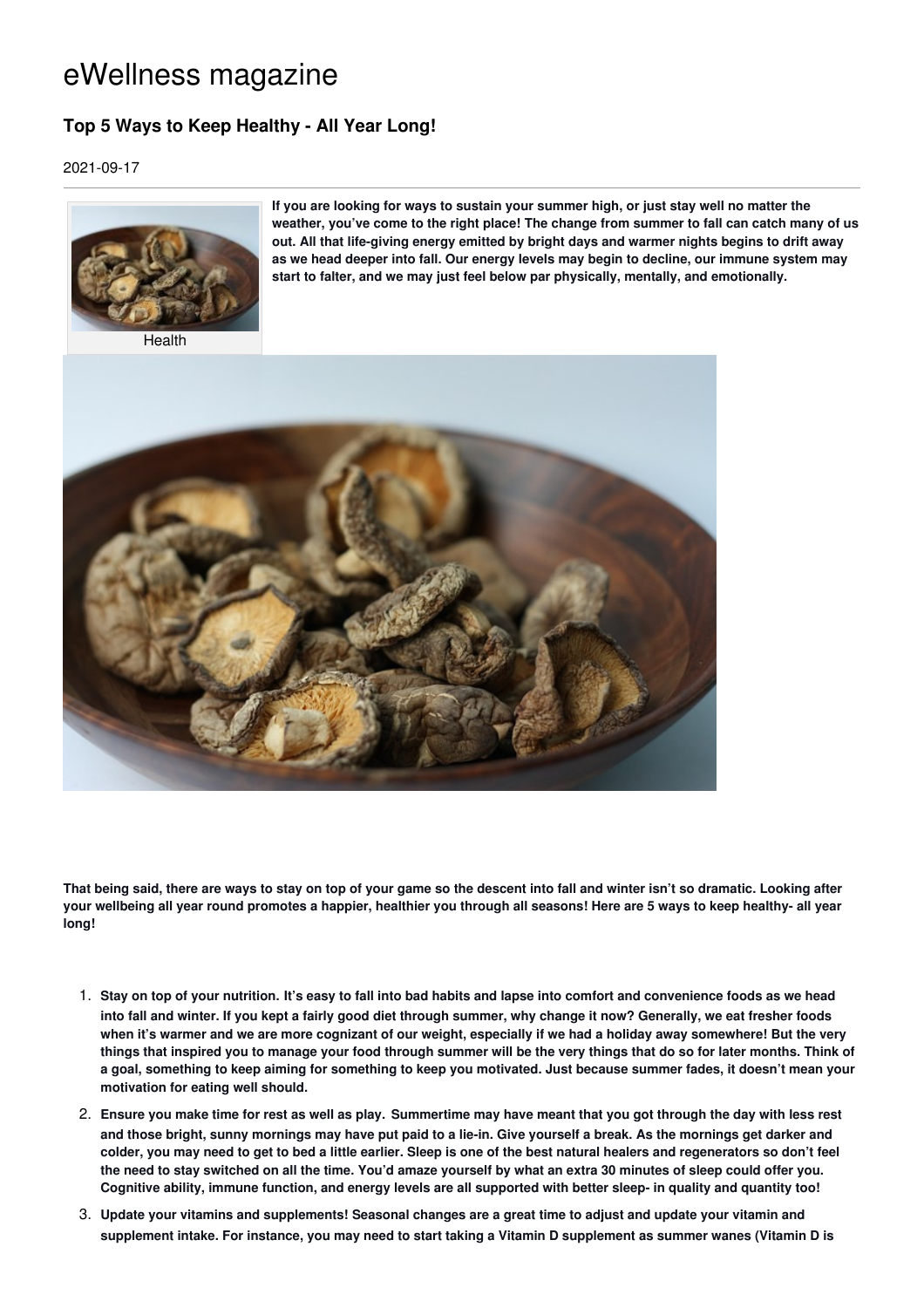known as the "sunshine vitamin" that is naturally produced in warmer, sunnier climes). Or you may need to increase your intake of vitamin c and iron to improve your immune function as the prevalence of viral and bacterial infections rises through fall and winter. There are many variables; if you are uncertain, speak with your health professional or do a little **home research.**

- 4. Stay active. If summer meant that you got up a little earlier for a walk, run, or gym workout, try to maintain it! Generally, those of us that get our workouts/exercise done earlier in the day are more likely to sustain our fitness regimen. If you keep leaving your exercise until after work- your tiredness will always be the deciding factor as to whether you complete it or not. Exercising early in the day can help your energy levels, mental alertness, and productivity for the day ahead.
- 5. Prepare and protect your skin. Your skin is the outer you, but its appearance reflects how well you take care and preserve the inner you. Good nutrition, exercise, sleep, supplementation, and a good skin care regimen can make a difference to your skin and complexion. Make sure to moisturize and exfoliate maybe once per week. Nourish your skin as you nurture **your body.**

The most important (and valid) takeaway here is that you don't look or feel better by accident. Your wellbeing is by your design, **so design a higher state of wellbeing!**

Mushroom Design is on hand to help you get there and redesign or re-invent a happier, healthier you!

Mushroom Design is a go-to place for health, mind, and body care. They are [the](http://www.amazon.com/gp/product/B08SVB7851/ref=as_li_qf_asin_il_tl?ie=UTF8&tag=wellnessmagaz-20&creative=9325&linkCode=as2&creativeASIN=B08SVB7851&linkId=850fce02753482fcbd6d1a6ea7681917) first of its kind multivitamin with immune. **cognitive, and cellular support from a variety of functional, healing [mushrooms.](http://www.amazon.com/gp/product/B08SVB7851/ref=as_li_qf_asin_il_tl?ie=UTF8&tag=wellnessmagaz-20&creative=9325&linkCode=as2&creativeASIN=B08SVB7851&linkId=850fce02753482fcbd6d1a6ea7681917)**





Functional mushrooms, meaning, NOT the psychedelic kind! They have been used for centuries to support wellness at a preventative, fundamental level as well as aid the body's immune system in combatting viruses, bacteria, and infection.

"It's important to recognize that some days, we just don't get all the nutrients we need from our diet — and that's where a daily vitamin comes in. Most supplements are missing a solution beyond simply essential nutrients; something that fits the bill for *improving focus, maintaining sustained energy, supporting cellular metabolism, improving memory, and overall supporting the* immune system's ability to not only fight free radicals associated with aging but also to combat viruses and infection"-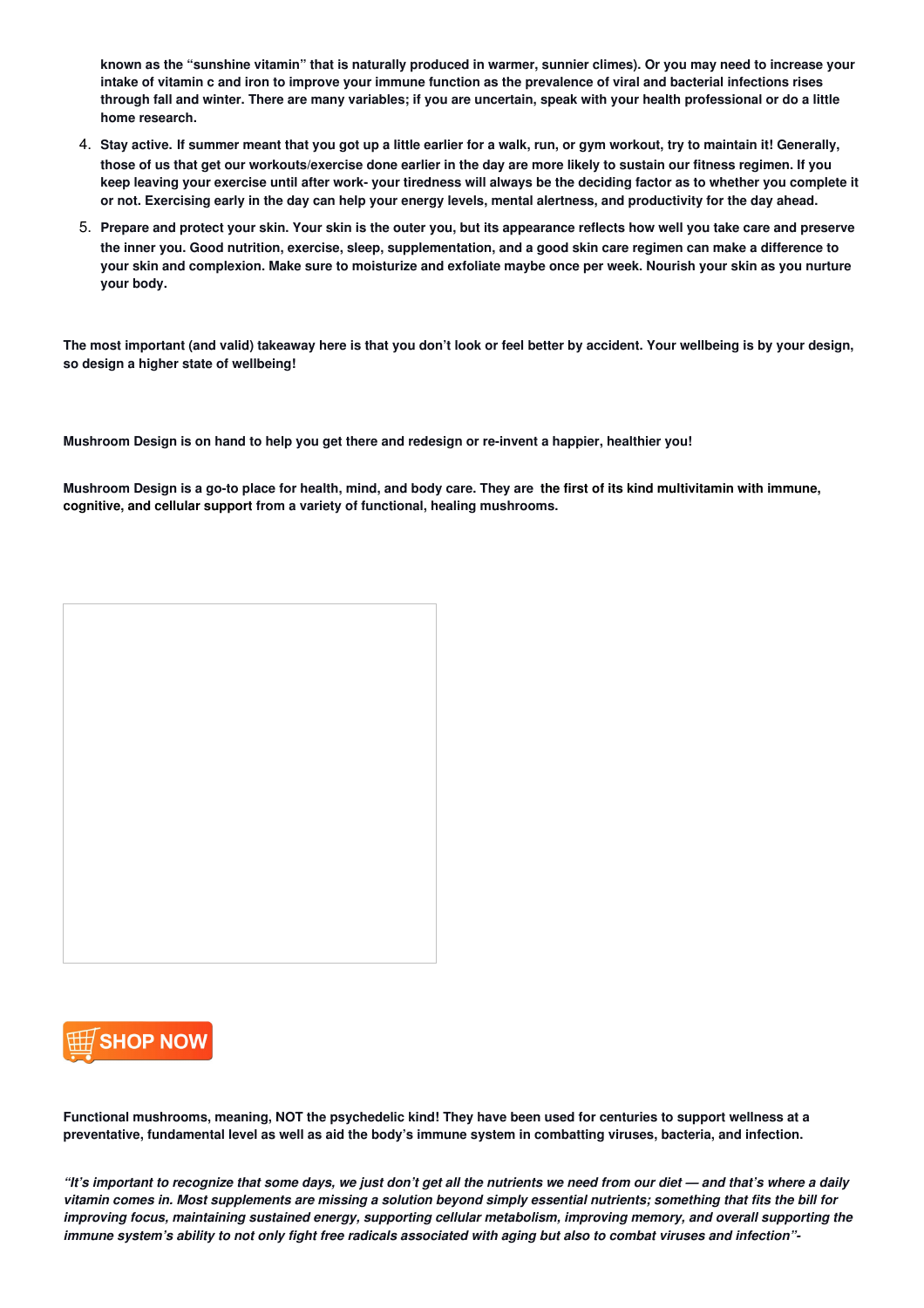This is where Mushroom Design makes a difference. Individual mushrooms each possess their range of benefits, which is why a **blend is better than taking just 1 type.**





All mushrooms possess beta-glucans and polysaccharides that support general immunity, but then there are the additional **\*special\* properties within each. For example:**

- **Chaga: supports healthy cholesterol with its betulinic acid and inotodiol**
- **Cordyceps: supports cellular metabolism via nucleosides and nucleotides**
- **Reishi: betulinic acid and ACE inhibitory peptides support a healthy heart and circulatory system.**
- Maitake: great for blood glucose level maintenance and immunity overall— contain specific molecules called MT- $\alpha$ **glucans, Maitake-D-fractions (MDF), Maitake Z-fractions (MZF), and GFPBW1**
- Shiitake: another mushroom that's great for healthy cholesterol through its purines, including eritadenine. Also supports **immunity through Lentinan and the antioxidant [L-ergothioneine](http://www.amazon.com/gp/product/B08SVB7851/ref=as_li_qf_asin_il_tl?ie=UTF8&tag=wellnessmagaz-20&creative=9325&linkCode=as2&creativeASIN=B08SVB7851&linkId=850fce02753482fcbd6d1a6ea7681917)**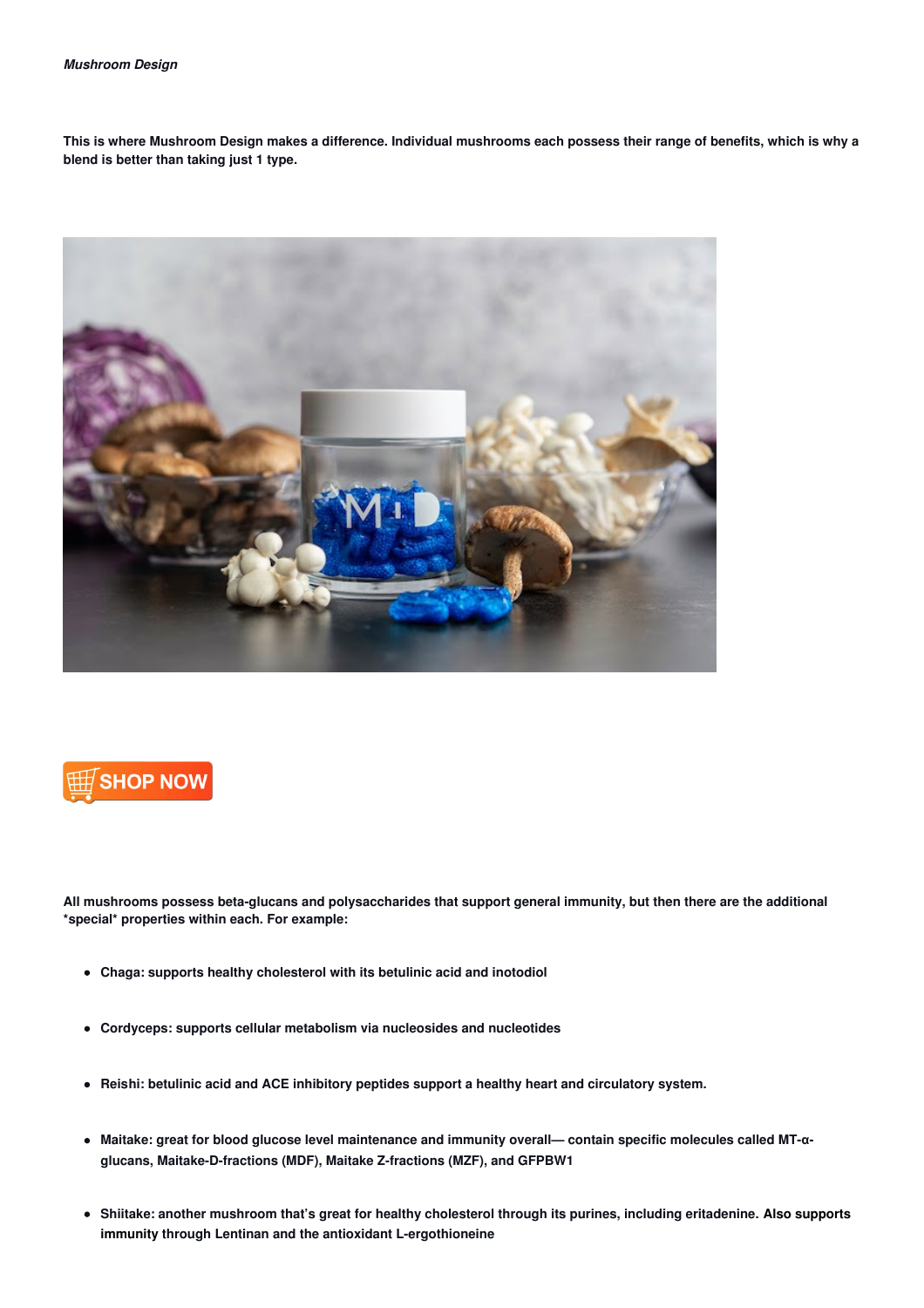- Lion's mane: (known as the brain mushroom) supports gut health. As we know, the gut is considered the second brain, **the special compounds responsible for these benefits are diterpenes hericenones and erinacine, as well triterpenes.**
- **Turkey tail: contain specific beta-glucans PSK (polysaccharide-k) & PSP (polysaccharide peptide) that support immunity turkey tail is often used as adjuvant cancer treatment**
- Oyster: contain a natural stain, melinolin, that supports healthy cholesterol. Also full of niacin, which supports cellular **health. It also contains pleurostrine and pleuron for additional immune support.**
- **Agarikon: contain lanostane triterpenoids (antiviral), chlorinated coumarins (antimicrobial), and agaric acid that supports immunity**

While all of these mushrooms are wonderful additions to your health and wellness routine, it's also entirely possible to consume **too much!**





Mushrooms support the immune system, essentially, by activating it - they perk up the "neighborhood watch" to be prepared for defense when the bad guys (viruses, bacteria, etc) arrive. But the neighborhood watch can get tired if it's constantly being provoked, the same can occur if you take too many mushroom (or any immune-boosting) supplements. For this reason, Mushroom Design is formulated with several [mushrooms](http://www.amazon.com/gp/product/B08SVB7851/ref=as_li_qf_asin_il_tl?ie=UTF8&tag=wellnessmagaz-20&creative=9325&linkCode=as2&creativeASIN=B08SVB7851&linkId=850fce02753482fcbd6d1a6ea7681917) that support, but do not overstimulate the immune system. Ultimately, it beholds all the benefits without the negative potential side effects! Plus - a lesser-known discussed topic in the supplements industry, but very well known in the scientific and research community - is that an overactive immune system